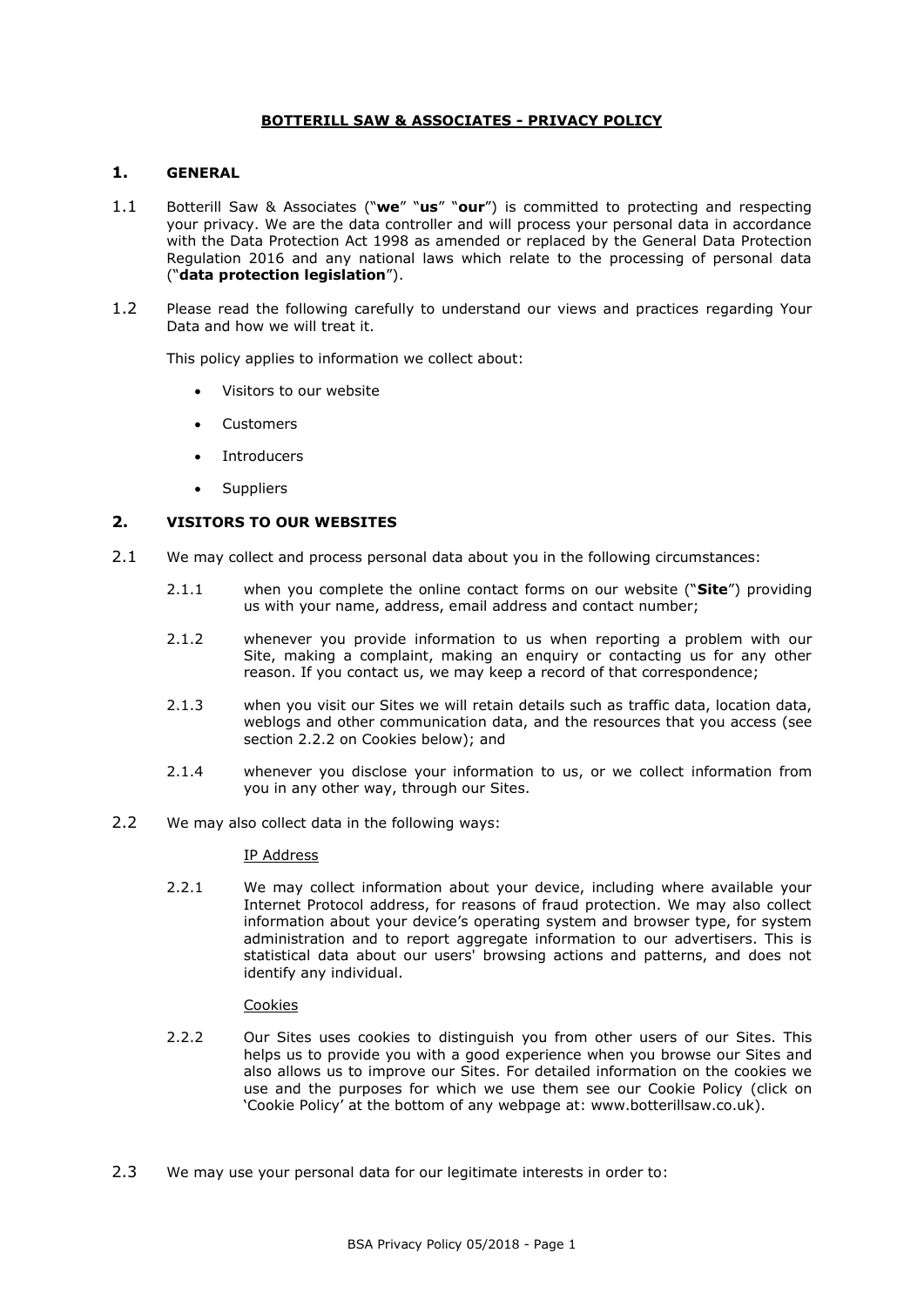- 2.3.1 provide you with information, or services that you requested from us;
- 2.3.2 respond to an enquiry submitted via our online contact forms;
- 2.3.3 allow you to participate in interactive features of our Sites, when you choose to do so;
- 2.3.4 ensure that content from our Sites are presented in the most effective manner for you and for your device;
- 2.3.5 improve our Sites and services;
- 2.3.6 process and deal with any complaints or enquiries made by you; and
- 2.3.7 contact you for marketing purposes where you have signed up for these (see section 5 for further details).

#### Website Links

Our Site may, from time to time, contain links to and from the websites of third parties. Please note that if you follow a link to any of these websites, such websites will apply different terms to the collection and privacy of your personal data and we do not accept any responsibility or liability for these policies. Please check before you submit your information to these websites.

### **3. CUSTOMERS**

- 3.1 We will collect details such as name, address, email address, contact number, date of birth, national insurance number and financial information in order to provide services to customers. We may also receive details of credit checks undertaken where you have supplied these to us.
- 3.2 We will share customer personal information with our employees to manage our relationship with you and we will retain customer personal data indefinitely.
- 3.3 We will use your personal data provided to comply with our contractual obligations arising from the agreements we enter into with our Customers and share the data with financial institutions who can assist in the provision of financial services to customers including product providers, lenders, banks, insurers, fund managers, platform providers and third party para-planners ( including Tenet\* paraplanners).
- 3.4 We will use customer personal data for our legitimate interests including:
	- 3.4.1 sharing personal data with Tenet\* as they provide compliance services to us Further details regarding how Tenet will use customer personal data can be found on it's website at **[www.tenetgroup.co.uk](http://www.tenetgroup.co.uk/)** or by contacting Tenet on 01132390011;
	- 3.4.2 with your consent, marketing our other products and services by mail and email; and
	- 3.4.3 with your consent, obtaining your sensitive personal data from third parties including your health, ethnic origin, or criminal prosecutions from third parties such as employers and credit reference agencies, fraud prevention agencies and other similar organisations.
- 3.5 We will not transfer any customer personal data outside the European Economic Area ("**EEA**").

\*Tenet means Tenet Group Limited, Tenet Limited, TenetConnect Limited, TenetConnect Services Limited, TenetLime Limited, its associated companies.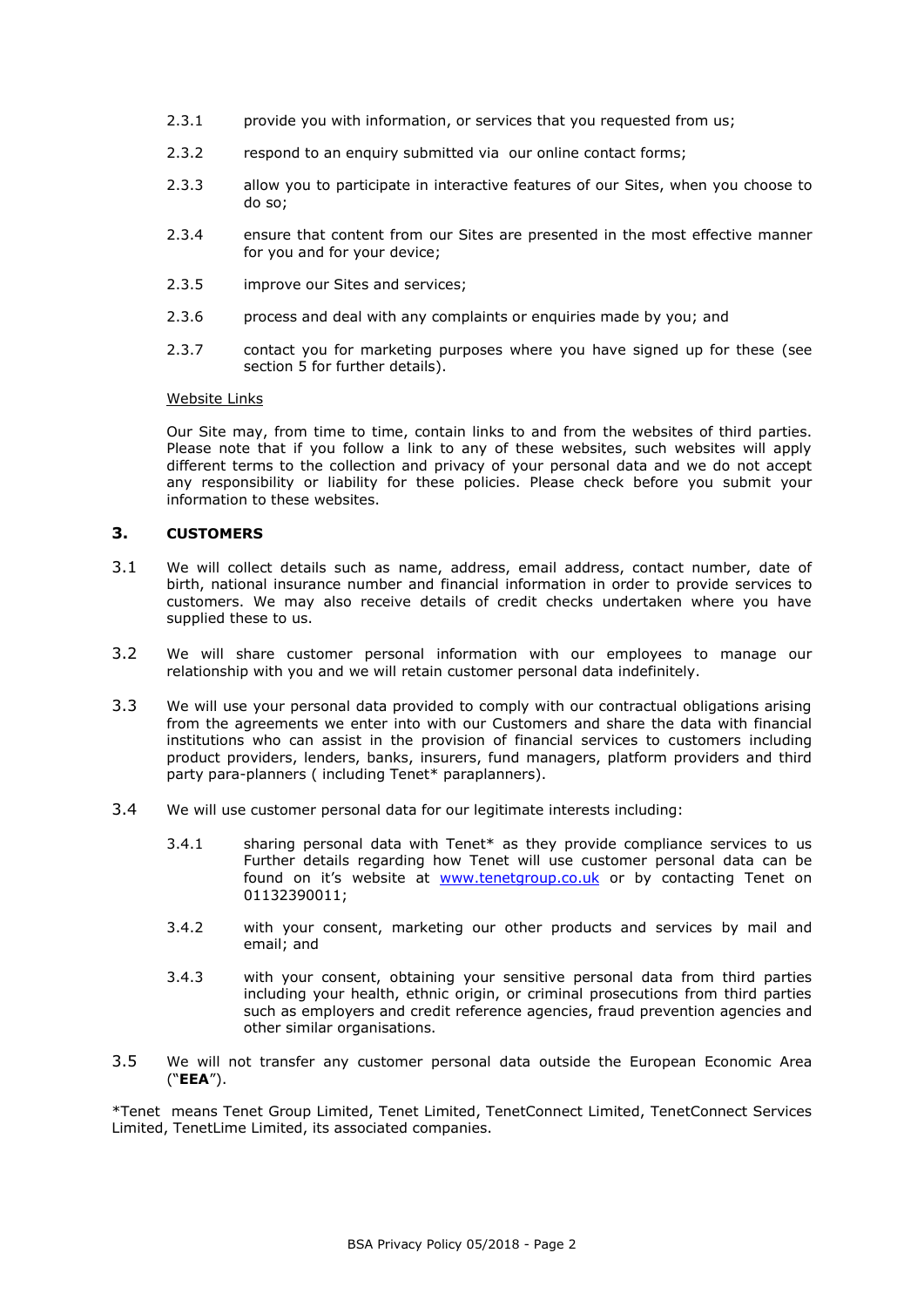# **4. SUPPLIERS**

We will collect details such as contact names, address, email address and telephone number in order to contact you about goods and/or services we have ordered from you, to comply with our contractual obligations and to place further orders. We may share your personal data with our employees to manage our relationship with you and we will keep your personal data indefinitely. We will not transfer your personal data outside the EEA.

# **5. MARKETING**

- 5.1 We may use customer personal data to provide you with details about our *services, products, business updates and events* which we think may be of interest.
- 5.2 You have the right to opt-out of receiving the information detailed in section 5.1 at any time. To opt-out of receiving such information you can:
	- 5.2.1 tick the relevant box situated in the form on which we collect your information;
	- 5.2.2 clicking the unsubscribe button contained in any such communication received; or
	- 5.2.3 email us at [mortgages@botterillsaw.co.uk](mailto:mortgages@botterillsaw.co.uk) or call 0161 485 3226 providing us with your name and contact details.
- 5.3 Where you have subscribed to receive marketing correspondence from us we will keep your personal data indefinitely from when you subscribed to receiving marketing information from us or until you unsubscribe from receiving such correspondence from us (whichever is earlier).

### **6. LEGAL BASIS FOR PROCESSING YOUR PERSONAL DATA**

- 6.1 In accordance with data protection legislation we are required to notify you of the legal basis upon which we process your personal data. We process your personal data for the following reasons:
	- 6.1.1 for performance of a contract we enter into with you;
	- 6.1.2 where necessary for compliance with a legal obligation we are subject to; and
	- 6.1.3 for our legitimate interests (as described within this policy).
- 6.2 We will also process your personal data including personal sensitive data where we have obtained your explicit consent.

# **7. DISCLOSURE OF YOUR DATA TO THIRD PARTIES**

- 7.1 In addition to the third parties mentioned previously in this policy, we may disclose your personal data to third parties for the following legitimate business purposes:
	- 7.1.1 staff members in order to facilitate the provision of services to you;
	- 7.1.2 IT software providers that host our website and store data on our behalf; and
	- 7.1.3 to a prospective buyer of some or all of our business or assets, in which case personal data including Your Data will also be one of the transferred assets.
- 7.2 We may disclose your personal data to the police, regulatory bodies, legal advisors or similar third parties where we are under a legal duty to disclose or share your personal data in order to comply with any legal obligation, or in order to enforce or apply our agreements; or to protect our rights, property, or safety of our customers, or others. This includes exchanging information with other companies and organisations for the purposes of fraud protection and credit risk reduction.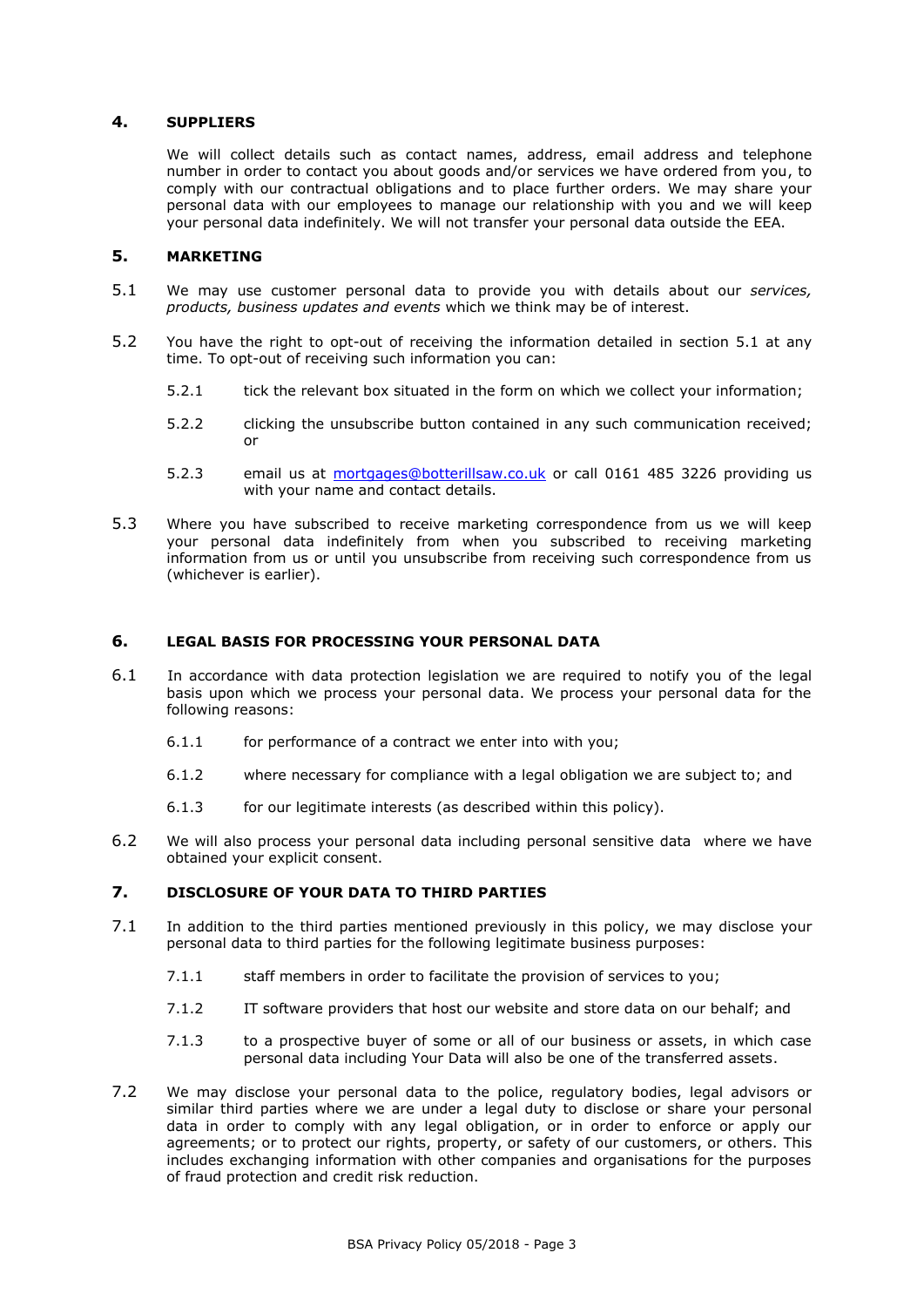7.3 We will not sell or distribute your personal data to other organisations without your approval.

### **8. CROSS-BORDER DATA TRANSFERS**

We do not transfer personal data outside the EEA. Where this is required in the future, we will ensure that safeguards are in place so that such transfers comply with data protection legislation.

# **9. DATA SECURITY**

- 9.1 Information you provide to us is shared on our secure servers. We have implemented appropriate physical, technical and organisational measures designed to secure your information against accidental loss and unauthorised access, use, alteration or disclosure. In addition, we limit access to personal data to those employees, agents, contractors and other third parties that have a legitimate business need for such access.
- 9.2 Where we have given you (or where you have chosen) a password which enables you to access certain parts of our Sites, you are responsible for keeping this password confidential. We ask you not to share a password with anyone.
- 9.3 Unfortunately, the transmission of information via the internet is not completely secure. Although we will do our best to protect your personal data, we cannot guarantee the security of your information transmitted to our Site; any transmission is at your own risk.

# **10. ACCESS TO, UPDATING, DELETING AND RESTRICTING USE OF YOUR DATA**

- 10.1 It is important that the personal data we hold about you is accurate and current. Please keep us informed if the personal data we hold about you changes.
- 10.2 Data protection legislation gives you certain rights in relation to your personal data. You have the right to object to the processing of your personal data in certain circumstances and to withdraw your consent to the processing of your personal data where this has been provided.
- 10.3 You can also ask us to undertake the following:
	- 10.3.1 update or amend your personal data if you feel this is inaccurate;
	- 10.3.2 remove your personal data from our database entirely;
	- 10.3.3 send you copies of your personal data in a commonly used format and transfer your information to another entity where you have supplied this to us, and we process this electronically with your consent or where necessary for the performance of a contract;
	- 10.3.4 restrict the use of your personal data; and
	- 10.3.5 provide you with access to information held about you and for this to be provided in an intelligible form.
- 10.4 We may request specific information from you to help us confirm your identity. Data protection legislation may allow or require us to refuse to provide you with access to some or all the personal data that we hold about you or to comply with any requests made in accordance with your rights referred to above. If we cannot provide you with access to your personal data, or process any other request we receive, we will inform you of the reasons why, subject to any legal or regulatory restrictions.
- 10.5 Please send any requests relating to the above to our *Privacy Officer* at *2 Kempton Close, Hazel Grove, Stockport SK7 4SG*, specifying your name and the action you would like us to undertake. Note that in relation to requests to access personal data, we reserve the right to charge a reasonable fee to comply with your request.